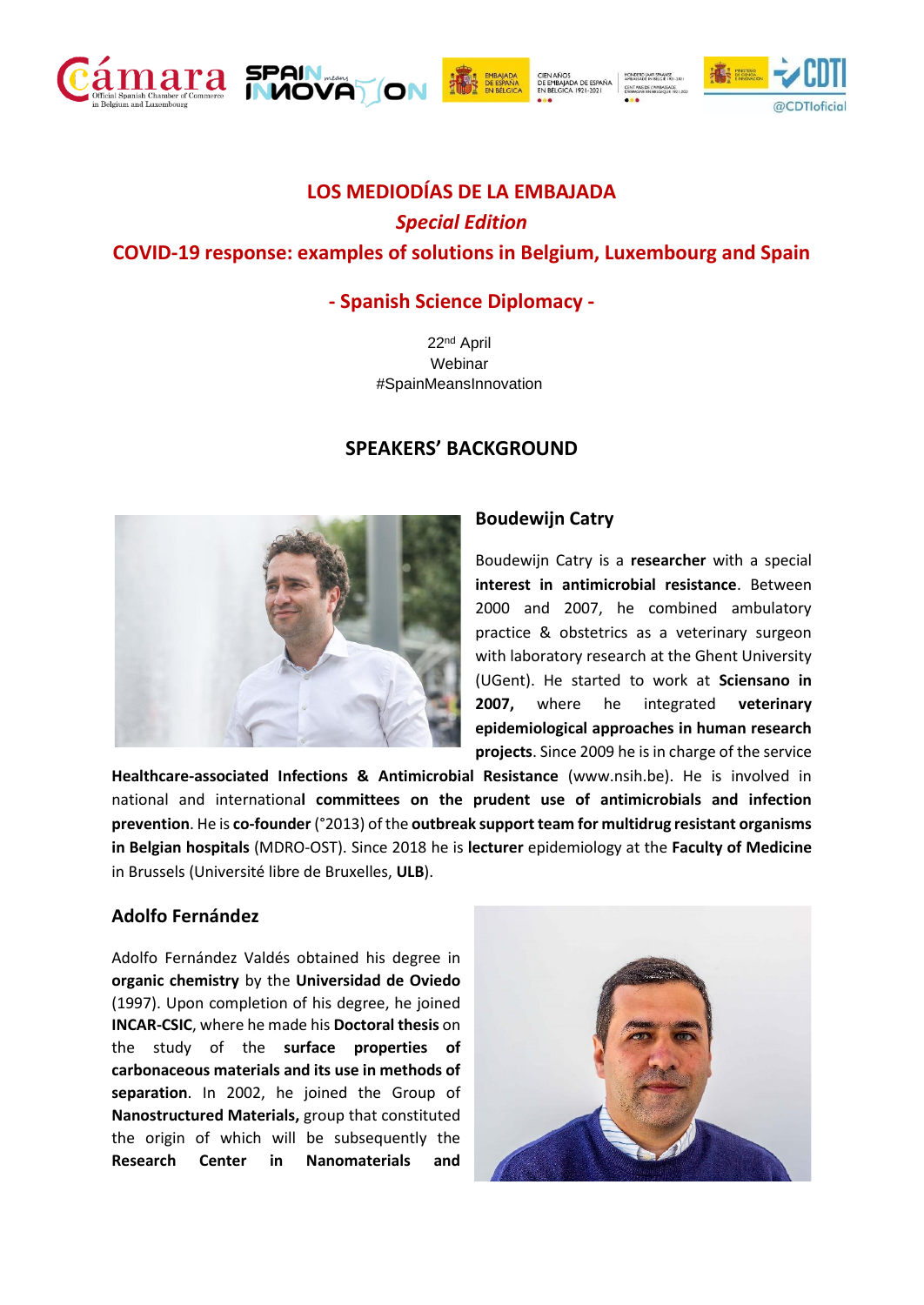

CIEN AÑOS<br>DE EMBAJADA DE ESPAÑA<br>EN BÉLGICA 1921-2021



**Nanotechnology (CINN)**. and he completed his studies in the area of materials with a two-year stay at **INSA Lyon**, belonging to the **CNRS**.

In 2006, he returned to **CINN**, where acts as **technical coordinator of the IP Nanoker project**. During four years he was the **head of the Nanomaterials Department at ITMA Foundation.** Since 2013, he is the responsible of the **Development Unit of Multifunctional Materials** within the framework of the **public - private** partnership between **Nanoker Research SL and CSIC.** Since December 2019, he is the **Director of CINN**.

He has been **Principal Investigator of 10 research projects getting a global funding budget >1, 5 M€.**  In addition, it has formed part of the research team in **29 R&D projects**. He is the author of **88** scientific publications in **ISI Journals (h = 21)** and **two book chapters**. He has supervised 6 **doctoral theses** and is author of 11 **patents**, three of them licensed and one under exploitation. He has participated in 70 national and international **conferences** with 30 oral contributions and he has given 7 invited conferences. He has designed and developed two plants of advanced synthesis of nanoparticles.



## **Belén Cabal**

Dr. Belén Cabal holds a **Bachelor´s Degree in Chemistry**  (University of Oviedo, Spain, 2004) and received her **PhD degree in Materials Science** by **University of Oviedo** (Spain) in 2009. After 2 years **postdoctoral** stay in department of **Biomaterials and Bioinspired Materials at the Instituto de Ciencia de Materiales de Madrid (ICMM) (CSIC)**, in 2012, she was awarded a JAE-Doc research fellowship in the Nanomaterials and Nanotechnology Research Center (**CINN**) (CSIC-UO-PA). In 2016, she was awarded with the governmental fellowship "**Jovellanos**". This is a very specific and competitive concurrence-based **fellowship** aimed to

incorporate **doctorate employees in the company** to perform excellent **R&D project**. The project that she was responsible for was focused on the development of **antibacterial coatings** of long lasting effect **to prevent implant associated infections** at the dental implant site. In 2018, She joined the **department of Nanomaterials and Nanomedicine at CINN.** Since then, she has been leading the line of research of inorganic antimicrobial materials for biomedical and antimicrobial applications. In 2020, she became a **Tenure Scientist of CSIC**.

Dr. Cabal has a long-standing interest and widely experience on research activities related to **inorganic antimicrobial materials**. Since 2010, she has been working in the **design of glass based functional materials**, novel formulations, for **biomedical and antimicrobial applications**. She has a long experience in the **synthesis and characterization** of this type of ad**vanced functional materials**  (nanoparticles, glasses, glass-ceramics, glass-based composites, glass fibers), and also on the development of **bioactive coatings** on metallic or ceramic substrates, surface functionalization of Titanium alloys to promote osteointegration, composites with antibacterial capability and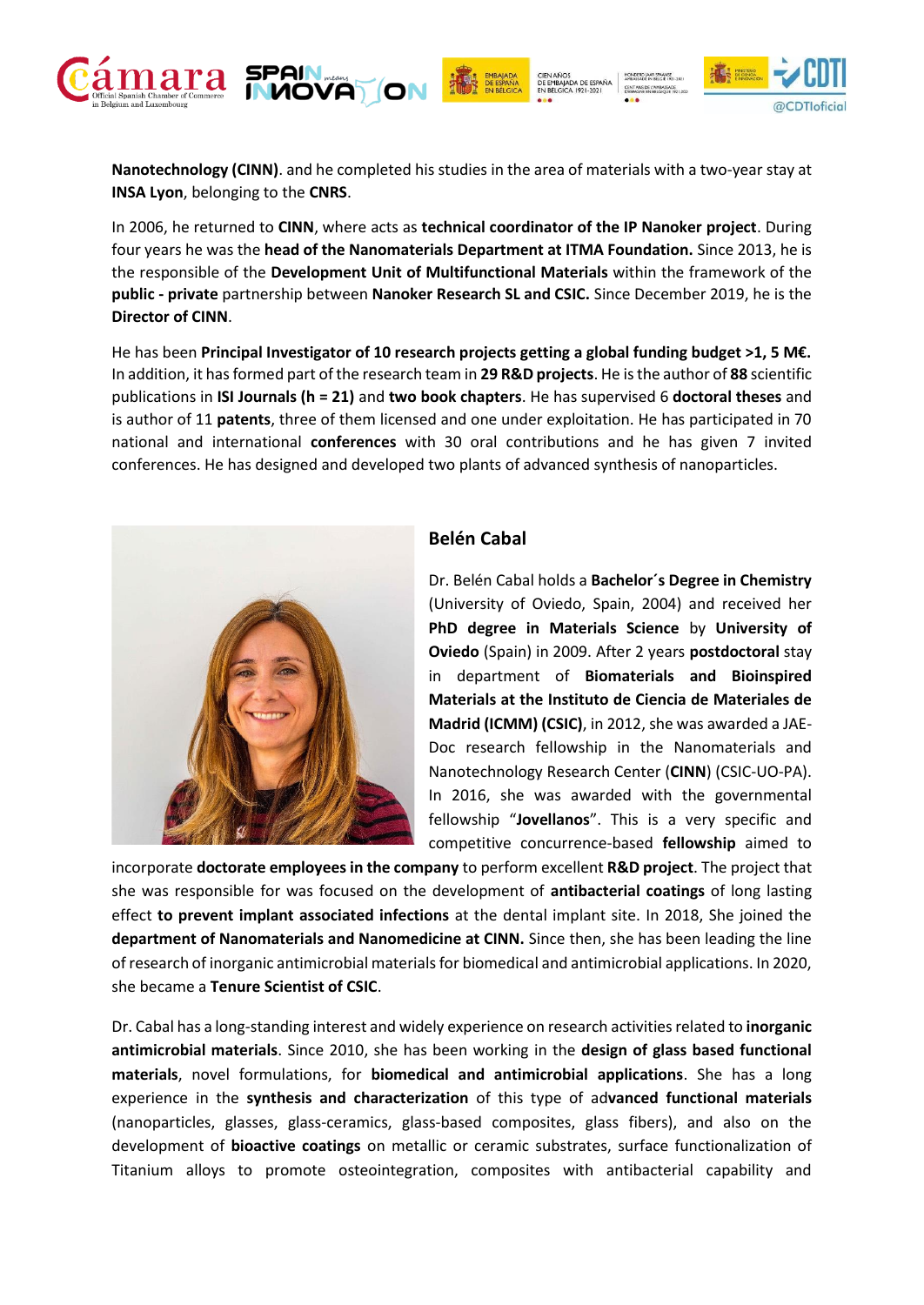

antimicrobial delivery systems. As for scientific contributions, she has experience in participating in **R&D projects** (14), 4 of them as **IP,** and i**ndustrial contracts** (6). She has co-authored 40 **articles** in peer-reviewed international journals, one of them was chosen as a back cover. She is also coinventor of **3 patents**, one of them licensed by Nanoker Research S.L. (Spain) since 2011. She serves in the **editorial board of a recognized international journal**: Scientific Reports, from Nature Publishing Group.

ON

CIEN AÑOS<br>DE EMBAJADA DE ESPAÑA<br>EN BÉLGICA 1921-2021

### **José María Lagarón**

Dr. Jose Maria LAGARON is **Group Leader** and **Founder** of the **group Novel Materials and Nanotechnology** at the **Institute of Agrochemistry and Food Technology (IATA)** of the Spanish Council for Scientific Research (**CSIC**) located in Valencia, Spain. He is **Head of the Joint Unit CSIC-University Jaume I in "Polymers Technology"**. Lagaron is also **Founder** of several **technology-based companies**, the one related to the innovation discussed in this presentation is **Bioinicia S.L.**



@CDTloficial

Other highlights:

- **PhD in Physical Sciences** (Polymer Physics) at the University of Valladolid (Spain).
- Worked for several years at **DSM Research** (The Netherlands) and **BP Chemicals** (UK) as Research Associate.
- He has published **more than 310 peer reviewed papers**, **several books and holds over 50 patents** to his credit.
- **Vocal in** the Executive Board of the Valencia Region Biotechnology Association, **BIOVAL**.
- **Coordinator** of two **H2020 European projects, YPACK and USABLE PACKAGING**, in Circular Bioeconomy.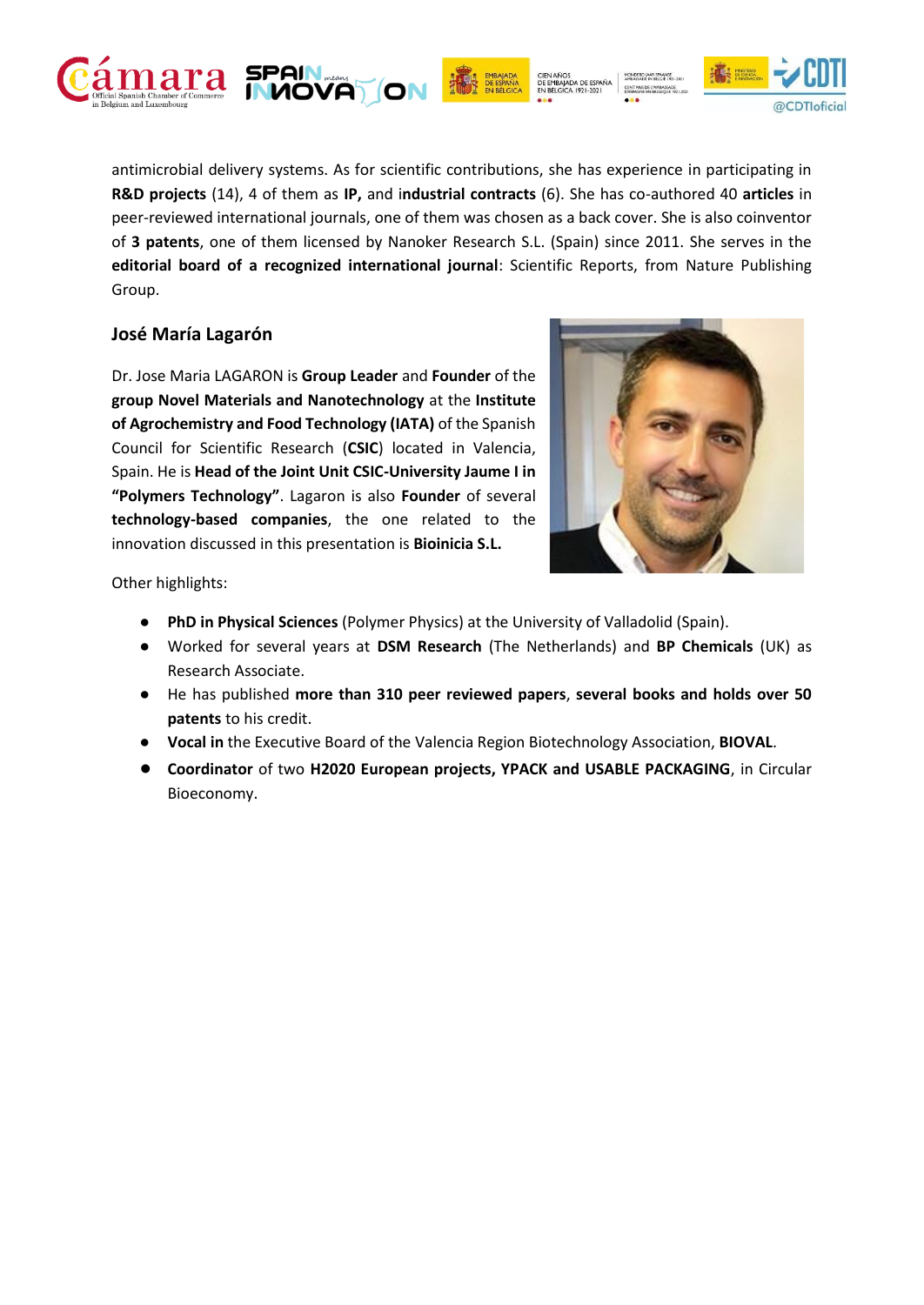

CIEN AÑOS<br>DE EMBAJADA DE ESPAÑA<br>EN BÉLGICA 1921-2021





#### **David Gering**

David Gering joined **pharma.be** in October 2020 and in his position of **Communications Director** he is part of the leadership team of the federation of the **innovative biopharmaceutical industry** in Belgium. He started his career at the **European Commission** before switching to commercial environments.

David held managing positions within the **TUI Group**, he has served as **Ryanair's** key spokesperson in the Benelux and Portugal for many years, and he was Commercial Director, PR & Communications of B**russels South-Charleroi Airport** during its most important growth period.

David created and **managed communication solutions for a variety of customers** ranging from agencies and volunteering

initiatives to companies in the pharmaceutical industry. He has an extensive experience in **PR, media management and multi-cultural collaboration**, facilitated by his deep interest in exchange, languages

### **Gérard Schockmel**

Dr Gérard Schockmel holds both a degree in **medicine (M.D.) from the University of Vienna**, Austria, and a degree in **science (Ph.D.) from the University of Oxford**, United Kingdom. He is a board-certified specialist in infectious diseases and in internal medicine, University of Geneva, Switzerland.

Dr Schockmel devoted an extensive part of his research activities to the study of **RNA viruses**, research he carried out at the Universities of Oxford and Geneva, respectively. At the laboratory of Virology, Geneva



University hospitals, he developed an **ultrasensitive assay for the detection of HIV RNA in plasma** that became the **international standard** for the management of antiviral therapy in HIV infected individuals.

Dr Schockmel spent several years of his professional career in the **pharmaceutical industry**, where he held managerial positions both in a large company (**Roche**), and in a start-up biotechnology company (**Basilea Pharmaceutica**), respectively. His R&D activity focussed on drug development at a worldwide level, from the early preclinical stages to clinical phase I-III studies.